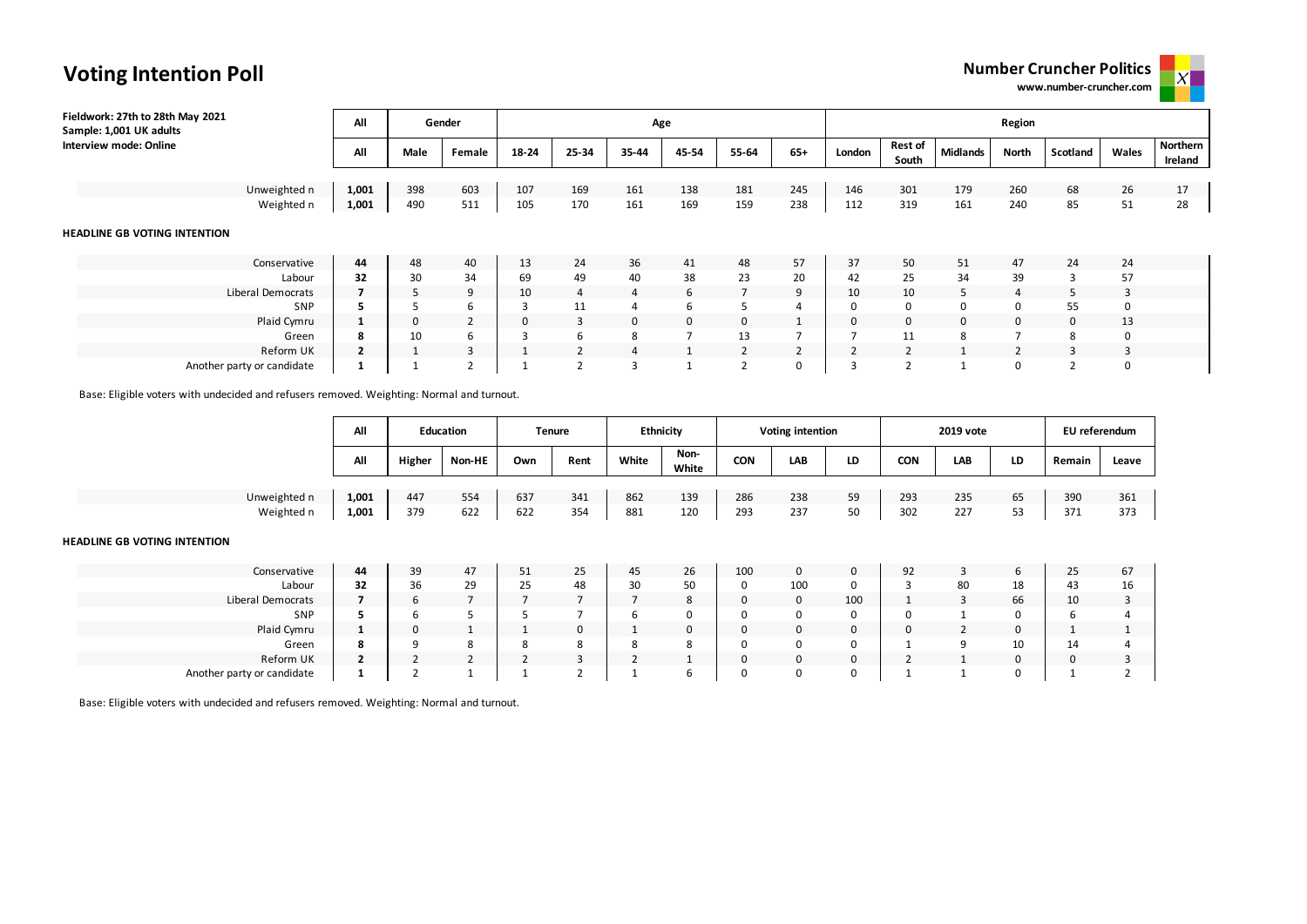| <b>Number Cruncher Politics</b> |  |
|---------------------------------|--|
| www.number-cruncher.com         |  |
|                                 |  |



| Fieldwork: 27th to 28th May 2021<br>Sample: 1,001 UK adults                                                                | All                     |      | Gender         |       |                         | Age   |                |                |                |                |                         |                 | Region         |                |                |                     |
|----------------------------------------------------------------------------------------------------------------------------|-------------------------|------|----------------|-------|-------------------------|-------|----------------|----------------|----------------|----------------|-------------------------|-----------------|----------------|----------------|----------------|---------------------|
| Interview mode: Online                                                                                                     | All                     | Male | Female         | 18-24 | 25-34                   | 35-44 | 45-54          | 55-64          | $65+$          | London         | <b>Rest of</b><br>South | <b>Midlands</b> | North          | Scotland       | Wales          | Northern<br>Ireland |
|                                                                                                                            |                         |      |                |       |                         |       |                |                |                |                |                         |                 |                |                |                |                     |
| Unweighted n                                                                                                               | 1,001                   | 398  | 603            | 107   | 169                     | 161   | 138            | 181            | 245            | 146            | 301                     | 179             | 260            | 68             | 26             | 17                  |
| Weighted n                                                                                                                 | 1,001                   | 490  | 511            | 105   | 170                     | 161   | 169            | 159            | 238            | 112            | 319                     | 161             | 240            | 85             | 51             | 28                  |
| If a new general election to the UK Parliament were<br>held tomorrow, how likely or unlikely is it that you<br>would vote? |                         |      |                |       |                         |       |                |                |                |                |                         |                 |                |                |                |                     |
| 0 - Very unlikely                                                                                                          | 10                      | 10   | 10             | 16    | 20                      |       | 12             | 9              | $\mathbf{1}$   | 8              | 10                      | 8               | 12             | 12             | 4              | 11                  |
|                                                                                                                            | 1                       |      | $\overline{2}$ | 9     | 1                       |       |                |                | 0              | $\overline{2}$ |                         |                 | $\overline{2}$ | 0              | 4              | $\Omega$            |
| 2                                                                                                                          | $\overline{\mathbf{2}}$ | 3    | $\overline{2}$ | 5     | $\overline{2}$          |       |                | $\mathbf{1}$   | 1              | 3              |                         | $\overline{a}$  |                | 3              | $\mathbf{0}$   |                     |
| 3                                                                                                                          | 3                       |      | $\overline{2}$ | 3     | 6                       | 6     | 3              | $\overline{2}$ |                | 8              | 3                       | $\overline{2}$  | $\overline{4}$ | 0              | 5              |                     |
| 4                                                                                                                          | 3                       | 3    | $\overline{4}$ | 11    | 6                       | 2     |                | $\overline{2}$ | $\overline{2}$ | 4              | 4                       | $\overline{2}$  | 5              | 0              | $\mathbf 0$    | $\Omega$            |
|                                                                                                                            | 6                       |      | 6              | 5     | 8                       | 12    |                | $\overline{4}$ |                | 12             |                         | 10              | 5              | 8              | 0              |                     |
| 6                                                                                                                          | 3                       | 4    | 3              | 6     | 5                       | 5     | $\overline{3}$ | $\overline{2}$ |                | $\overline{ }$ | 5                       | 3               | $\overline{2}$ | 0              | 0              | $\Omega$            |
|                                                                                                                            | 4                       |      | $\overline{4}$ | 10    | 4                       | 6     |                | 0              | $\overline{2}$ | 8              |                         |                 | $\overline{4}$ | $\overline{3}$ | 0              |                     |
| 8                                                                                                                          | 6                       | 5    | 6              | 9     |                         |       | 5.             | $\overline{7}$ | $\overline{2}$ | 10             | 6                       |                 | $\overline{4}$ | 6              | $\overline{2}$ |                     |
| 9                                                                                                                          |                         |      | $\overline{4}$ | 4     | $\overline{\mathbf{c}}$ | 9     | $\overline{2}$ | 4              | 6              |                |                         | 9               | 4              | 0              | $\mathcal{P}$  |                     |

10 - Very likely **57** 56 58 23 37 45 55 70 84 36 58 52 58 68 84 78

Base: Eligible voters. Weighting: Normal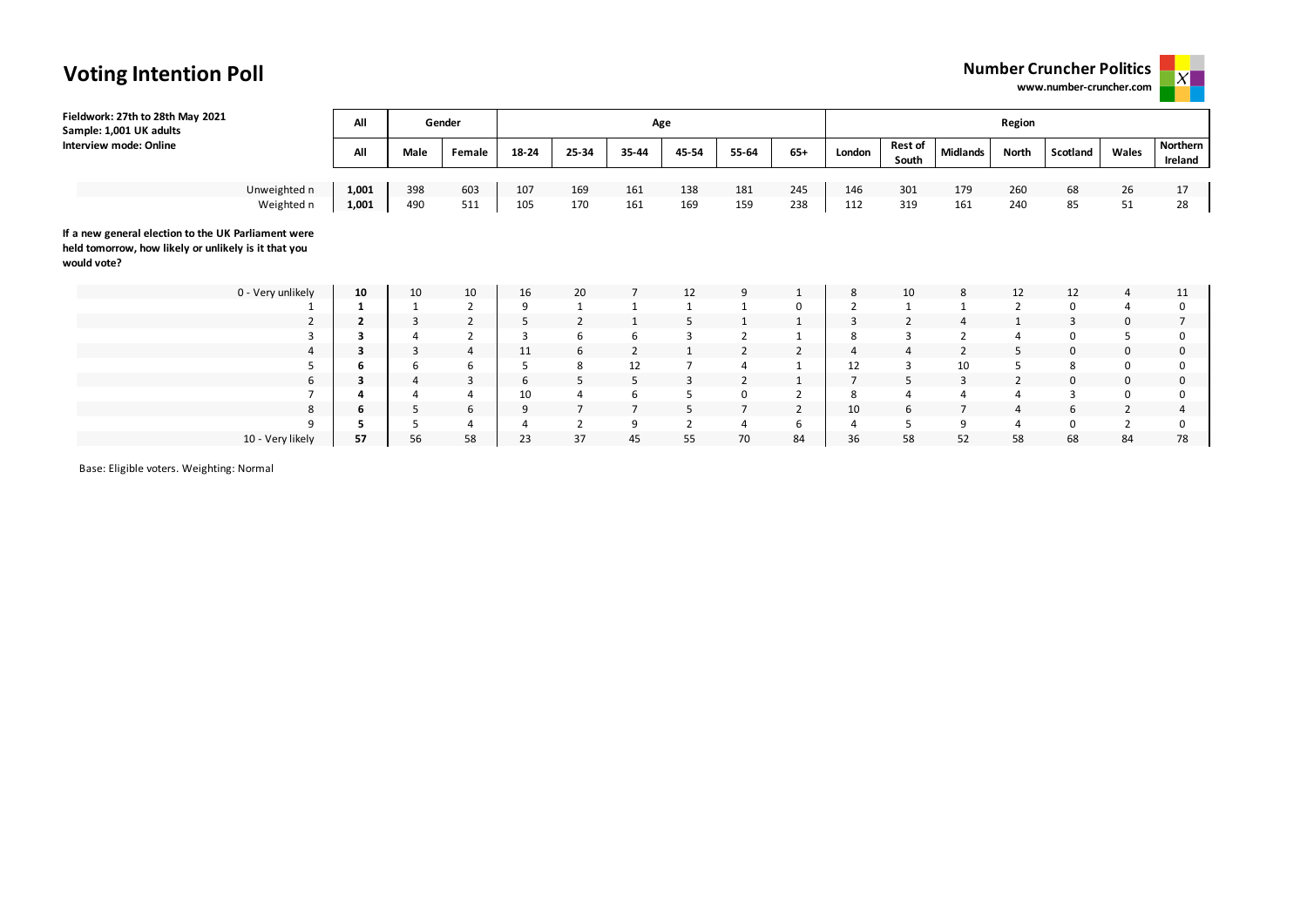### **Number Cruncher Politics**

**www.number-cruncher.com**



# **Voting Intention Poll**

| Fieldwork: 27th to 28th May 2021<br>Sample: 1,001 UK adults                                                                | All                     |                | <b>Education</b> |                | <b>Tenure</b>  | <b>Ethnicity</b> |                |                | Voting intention |                |                | 2019 vote      |              | EU referendum |                |
|----------------------------------------------------------------------------------------------------------------------------|-------------------------|----------------|------------------|----------------|----------------|------------------|----------------|----------------|------------------|----------------|----------------|----------------|--------------|---------------|----------------|
| Interview mode: Online                                                                                                     | All                     | Higher         | Non-HE           | Own            | Rent           | White            | Non-<br>White  | <b>CON</b>     | LAB              | LD             | <b>CON</b>     | <b>LAB</b>     | LD           | Remain        | Leave          |
|                                                                                                                            |                         |                |                  |                |                |                  |                |                |                  |                |                |                |              |               |                |
| Unweighted n                                                                                                               | 1,001                   | 447            | 554              | 637            | 341            | 862              | 139            | 286            | 238              | 59             | 293            | 235            | 65           | 390           | 361            |
| Weighted n                                                                                                                 | 1,001                   | 379            | 622              | 622            | 354            | 881              | 120            | 293            | 237              | 50             | 302            | 227            | 53           | 371           | 373            |
| If a new general election to the UK Parliament were<br>held tomorrow, how likely or unlikely is it that you<br>would vote? |                         |                |                  |                |                |                  |                |                |                  |                |                |                |              |               |                |
| 0 - Very unlikely                                                                                                          | 10                      | 6              | 12               | 6              | 15             | 9                | 14             | 3              | $\overline{7}$   | 4              |                | $\overline{4}$ | $\mathbf{1}$ |               | 5              |
|                                                                                                                            | $\mathbf{1}$            | $\overline{2}$ | 1                |                | $\overline{3}$ |                  | 3              | $\mathbf{1}$   | 1                | 0              | 0              | 0              | $\mathbf 0$  |               |                |
| 2                                                                                                                          | $\overline{\mathbf{2}}$ | $\overline{2}$ | $\overline{2}$   | $\overline{2}$ | $\overline{2}$ | 2                | $\overline{4}$ | $\overline{2}$ | 3                | $\overline{2}$ |                |                | 0            |               | 2              |
|                                                                                                                            | 3                       | $\overline{3}$ | 4                | $\overline{2}$ | 5              |                  | 8              | $\mathbf{1}$   | 3                | 6              | $\overline{2}$ |                | 0            |               | $\overline{2}$ |
| 4                                                                                                                          | 3                       | $\overline{2}$ | 4                | 3              | 4              | 3                | $\overline{ }$ | 3              | 4                | 9              | $\overline{2}$ | 3              | 4            | 3             | 3              |
|                                                                                                                            | 6                       | 6              | 6                |                | 9              |                  | 11             | $\overline{3}$ | 5                | 3              | 3              | 6              | 3            |               | 4              |
| 6                                                                                                                          | 3                       | $\overline{2}$ | 4                | $\overline{2}$ | 5              | 3                | $\overline{7}$ | 4              | $\overline{2}$   | 4              | $\overline{2}$ | $\overline{2}$ | 5            |               | 3              |
|                                                                                                                            | 4                       | 3              | 4                |                | 5              |                  | 6              | 3              | 3                | 5              | 4              | $\overline{2}$ | 3            |               | 4              |
| 8                                                                                                                          | 6                       | 5              | 6                | 6              | 6              | 5                | 12             | $\overline{4}$ | $\overline{7}$   | 5              | 4              | 8              | $\mathbf{1}$ | 6             | 6              |
| 9                                                                                                                          | 5                       | 5              | 4                | 5              | $\overline{4}$ |                  | 6              | 5              | 5                | $\overline{7}$ | ⇁              | 5              | 5            |               | 5              |
| 10 - Very likely                                                                                                           | 57                      | 63             | 53               | 66             | 43             | 61               | 24             | 71             | 59               | 55             | 75             | 68             | 78           | 68            | 66             |

Base: Eligible voters. Weighting: Normal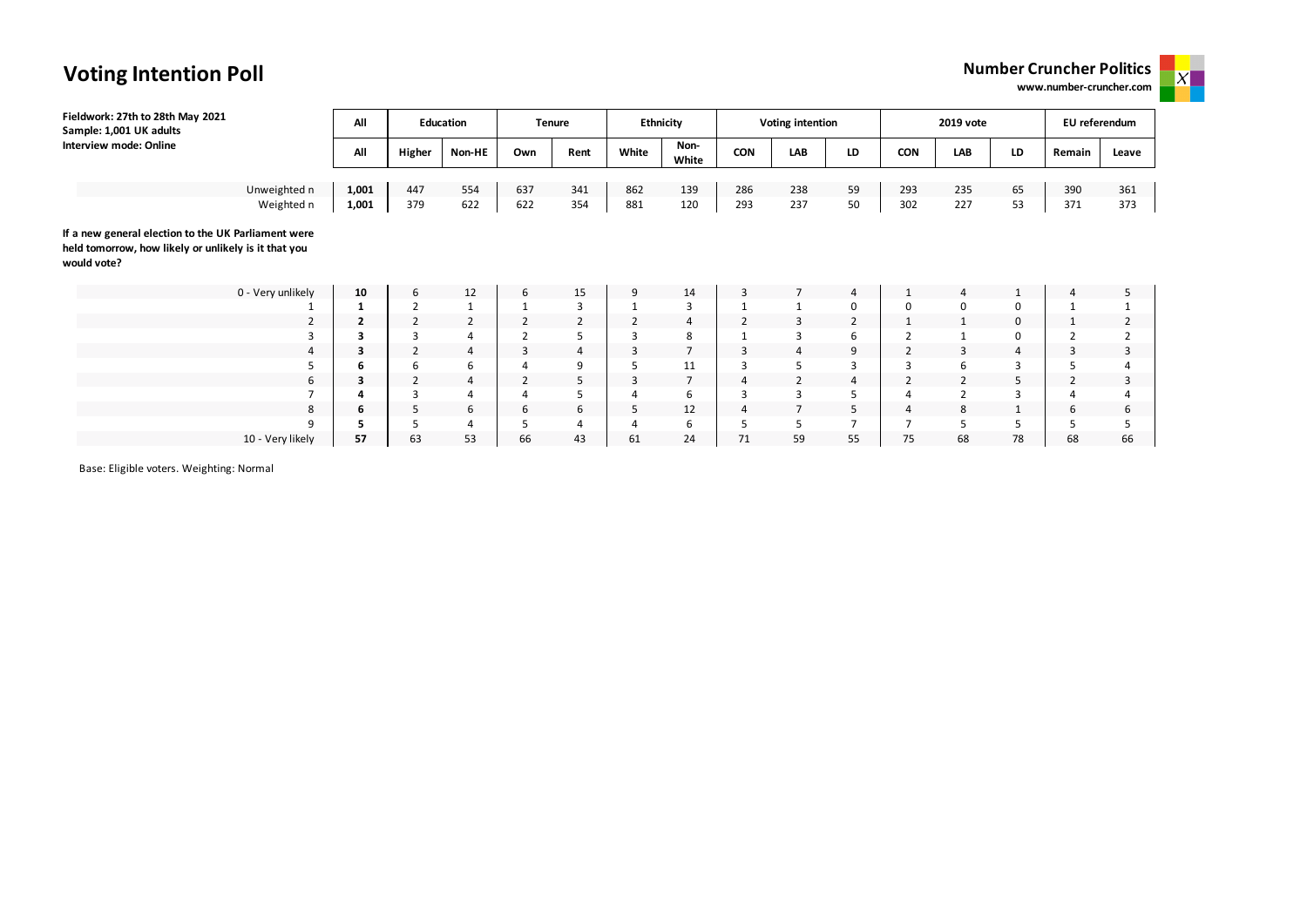



| Fieldwork: 27th to 28th May 2021<br>Sample: 1,001 UK adults      | All                     |                | Gender         |                |       | Age   |          |                |                |                |                         |                 | Region       |                |                |                     |
|------------------------------------------------------------------|-------------------------|----------------|----------------|----------------|-------|-------|----------|----------------|----------------|----------------|-------------------------|-----------------|--------------|----------------|----------------|---------------------|
| <b>Interview mode: Online</b>                                    | All                     | Male           | Female         | 18-24          | 25-34 | 35-44 | 45-54    | 55-64          | $65+$          | London         | <b>Rest of</b><br>South | <b>Midlands</b> | <b>North</b> | Scotland       | Wales          | Northern<br>Ireland |
|                                                                  |                         |                |                |                |       |       |          |                |                |                |                         |                 |              |                |                |                     |
| Unweighted n                                                     | 1,001                   | 398            | 603            | 107            | 169   | 161   | 138      | 181            | 245            | 146            | 301                     | 179             | 260          | 68             | 26             | 17                  |
| Weighted n                                                       | 1,001                   | 490            | 511            | 105            | 170   | 161   | 169      | 159            | 238            | 112            | 319                     | 161             | 240          | 85             | 51             | 28                  |
| If you did vote, which party do you think you would<br>vote for? |                         |                |                |                |       |       |          |                |                |                |                         |                 |              |                |                |                     |
| Conservative                                                     | 30                      | 35             | 26             | 10             | 16    | 24    | 27       | 39             | 47             | 26             | 35                      | 36              | 30           | 17             | 18             |                     |
| Labour                                                           | 25                      | 24             | 25             | 33             | 32    | 30    | 27       | 16             | 17             | 34             | 19                      | 27              | 30           | 5              | 52             |                     |
| Liberal Democrats                                                | 5                       | $\overline{4}$ | 6              | 6              | 3     | 4     | 4        | 5              | 8              |                | $\overline{ }$          | 4               | 4            | 4              | $\overline{2}$ |                     |
| SNP                                                              | 3                       |                | $\overline{4}$ | 3              |       |       |          | $\overline{3}$ | 4              |                | 0                       | 0               | $\mathbf 0$  | 40             | 0              |                     |
| Plaid Cymru                                                      | $\mathbf{1}$            | $\mathbf 0$    |                | $\mathbf 0$    |       |       | $\Omega$ | $\mathbf 0$    |                | 0              | 0                       | $\mathbf 0$     | $\mathbf 0$  | $\mathbf 0$    | 13             |                     |
| Green                                                            | $\overline{7}$          | q              | 5              | 4              | 6     | 6     | 10       | 11             | 6              |                | 8                       | 8               | 6            | 10             | $\Omega$       |                     |
| Reform UK                                                        | $\overline{\mathbf{3}}$ | 3              | $\overline{2}$ | $\overline{2}$ |       | 4     |          | 3              | $\overline{2}$ | $\overline{2}$ |                         | $\overline{2}$  | 3            | 3              |                |                     |
| Another party or candidate                                       | $\overline{2}$          |                | $\overline{3}$ |                |       |       |          | $\overline{2}$ |                |                |                         | $\mathbf{1}$    |              |                |                |                     |
| Don't know                                                       | 15                      | 13             | 18             | 20             | 19    | 16    | 13       | 14             | 14             | 17             | 17                      | 14              | 16           | 9              | 11             |                     |
| Base: Eligible voters with undecided and                         | 3                       |                | $\overline{4}$ | 5              | 6     |       |          | 5              | 0              |                | 3                       | 3               | 6            | 3              | 0              |                     |
| Prefer not to say                                                | 6                       |                | 6              | 16             | 8     | 8     | 6        | $\overline{2}$ |                | 5              | 8                       | 6               | 5            | $\overline{7}$ | 0              |                     |

Base: Eligible voters. Weighting: Normal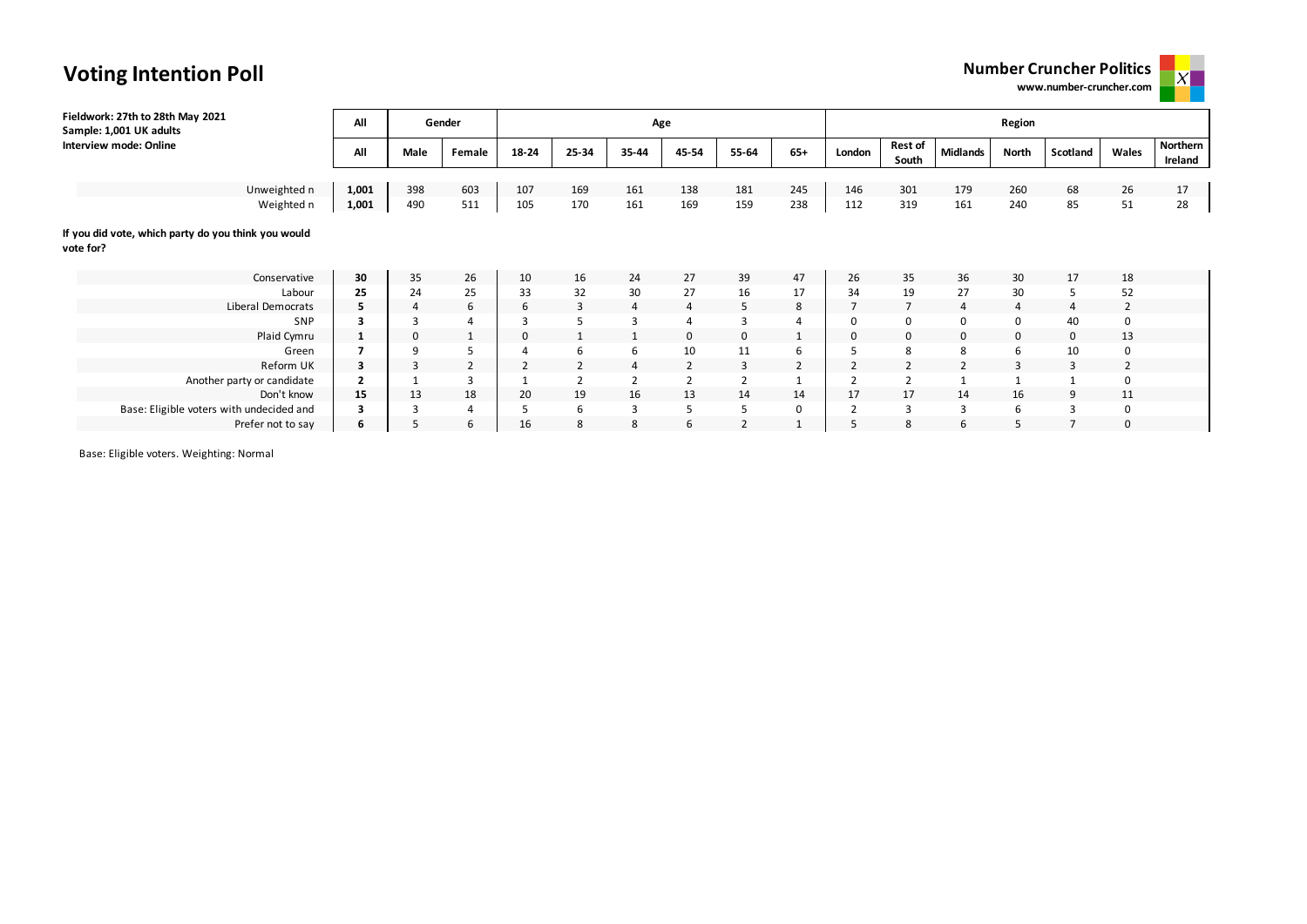### **Number Cruncher Politics**

**www.number-cruncher.com**

 $\mathbf{x}$ 

| Fieldwork: 27th to 28th May 2021<br>Sample: 1,001 UK adults      | All                     |                | <b>Education</b> |                | <b>Tenure</b>  |                | Ethnicity     |             | Voting intention |             |                | 2019 vote      |             | EU referendum |                |
|------------------------------------------------------------------|-------------------------|----------------|------------------|----------------|----------------|----------------|---------------|-------------|------------------|-------------|----------------|----------------|-------------|---------------|----------------|
| Interview mode: Online                                           | All                     | Higher         | Non-HE           | Own            | Rent           | White          | Non-<br>White | CON         | LAB              | LD          | <b>CON</b>     | LAB            | LD          | Remain        | Leave          |
|                                                                  |                         |                |                  |                |                |                |               |             |                  |             |                |                |             |               |                |
| Unweighted n                                                     | 1,001                   | 447            | 554              | 637            | 341            | 862            | 139           | 286         | 238              | 59          | 293            | 235            | 65          | 390           | 361            |
| Weighted n                                                       | 1,001                   | 379            | 622              | 622            | 354            | 881            | 120           | 293         | 237              | 50          | 302            | 227            | 53          | 371           | 373            |
| If you did vote, which party do you think you would<br>vote for? |                         |                |                  |                |                |                |               |             |                  |             |                |                |             |               |                |
| Conservative                                                     | 30                      | 27             | 32               | 38             | 17             | 32             | 17            | 100         | $\mathbf 0$      | $\mathbf 0$ | 78             | 3              | 5           | 19            | 50             |
| Labour                                                           | 25                      | 26             | 24               | 21             | 30             | 23             | 34            | 0           | 100              | 0           | 3              | 69             | 13          | 34            | 15             |
| Liberal Democrats                                                | 5                       | 5              | 5                | 6              | 5              | 5              | 8             | $\mathbf 0$ | $\mathbf 0$      | 100         | 1              | 3              | 55          | 8             | $\overline{2}$ |
| SNP                                                              | 3                       | 4              | 3                | 3              |                |                | $\Omega$      | $\Omega$    | $\mathbf 0$      | 0           | 0              |                | 0           |               | 3              |
| Plaid Cymru                                                      | $\mathbf{1}$            | $\mathbf{1}$   | 1                |                |                |                | 0             | 0           | 0                | 0           | 0              |                | 0           |               | 0              |
| Green                                                            | $\overline{\mathbf{z}}$ | 8              | $\overline{7}$   |                | 8              |                |               | $\Omega$    | $\mathbf 0$      | 0           |                | $\overline{7}$ | 8           | 12            | 5              |
| Reform UK                                                        | 3                       | $\overline{2}$ | 3                | $\overline{2}$ | 4              | $\overline{2}$ | 4             | $\mathbf 0$ | $\mathbf 0$      | $\mathbf 0$ | $\overline{2}$ |                | $\mathbf 0$ |               | $\overline{4}$ |
| Another party or candidate                                       | $\overline{2}$          | 3              | $\mathbf{1}$     |                | $\overline{2}$ |                | 4             | 0           | $\mathbf 0$      | 0           |                |                | 0           |               | $\overline{2}$ |
| Don't know                                                       | 15                      | 15             | 15               | 14             | 17             | 15             | 14            | 0           | $\mathbf 0$      | $\mathbf 0$ | 14             | 12             | 19          | 15            | 14             |
| Base: Eligible voters with undecided and                         | 3                       | $\overline{2}$ | 4                | $\overline{2}$ | 5              | 3              | 3             | $\Omega$    | $\mathbf 0$      | 0           | 0              |                | 0           |               | 2              |
| Prefer not to say                                                | 6                       | $\overline{7}$ | 5                | 4              | 8              | 5              | 8             | $\Omega$    | $\mathbf 0$      | 0           | 0              | $\mathbf{1}$   | 0           | 3             | 3              |

Base: Eligible voters. Weighting: Normal

## **Voting Intention Poll**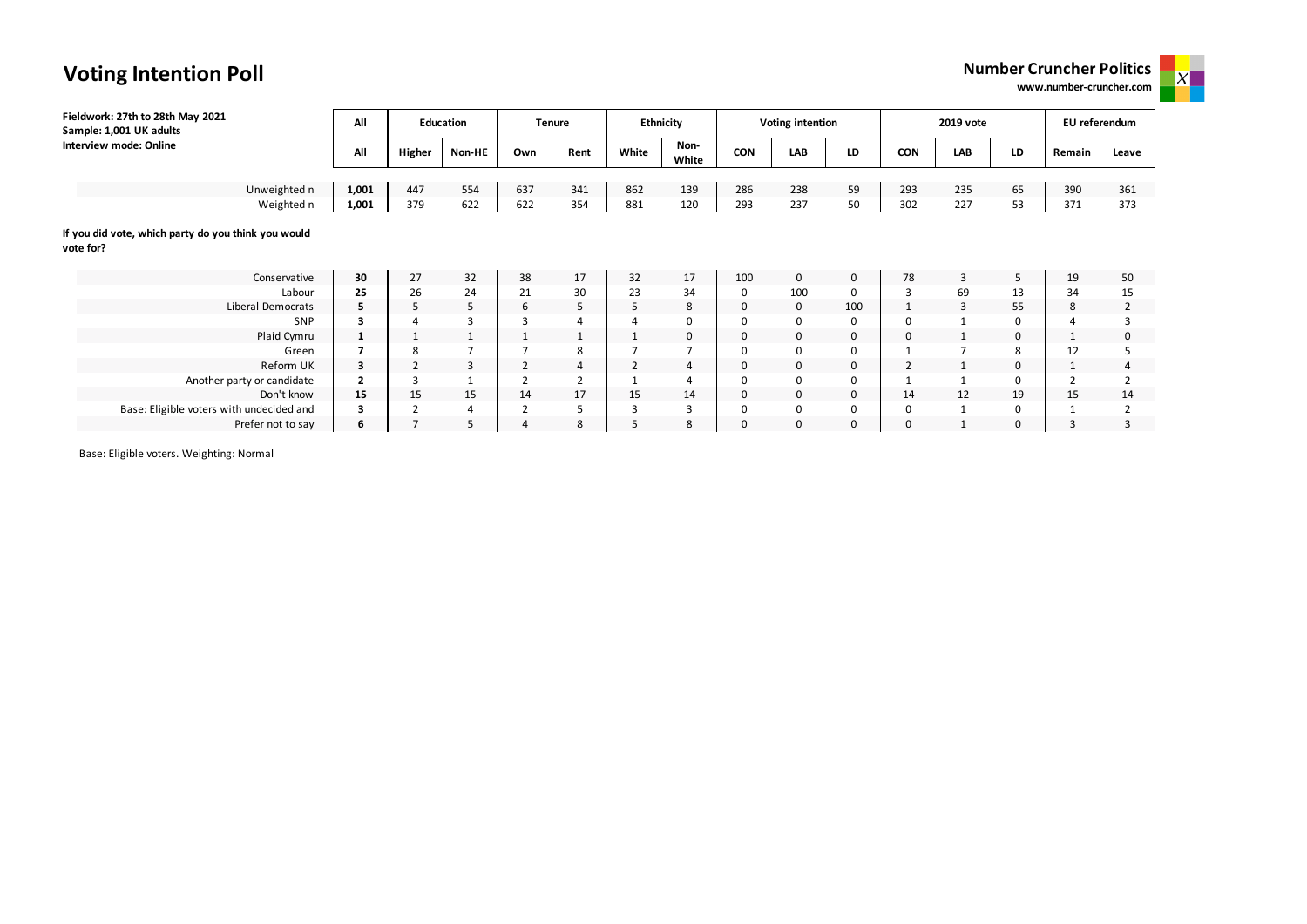|  | <b>Number Cruncher Politics</b> |  |  |
|--|---------------------------------|--|--|
|--|---------------------------------|--|--|

www.number-cruncher.co

| ς |  |  |
|---|--|--|
| m |  |  |

| Fieldwork: 27th to 28th May 2021<br>Sample: 1,001 UK adults                                         | All   |      | Gender |       |       | Age   |       |       |       |        |         |                 | Region |          |       |          |
|-----------------------------------------------------------------------------------------------------|-------|------|--------|-------|-------|-------|-------|-------|-------|--------|---------|-----------------|--------|----------|-------|----------|
| Interview mode: Online                                                                              | All   | Male | Female | 18-24 | 25-34 | 35-44 | 45-54 | 55-64 | $65+$ | London | Rest of | <b>Midlands</b> | North  | Scotland | Wales | Northern |
|                                                                                                     |       |      |        |       |       |       |       |       |       |        | South   |                 |        |          |       | Ireland  |
|                                                                                                     |       |      |        |       |       |       |       |       |       |        |         |                 |        |          |       |          |
| Unweighted n                                                                                        | 1,001 | 398  | 603    | 107   | 169   | 161   | 138   | 181   | 245   | 146    | 301     | 179             | 260    | 68       | 26    | 17       |
| Weighted n                                                                                          | 1,001 | 490  | 511    | 105   | 170   | 161   | 169   | 159   | 238   | 112    | 319     | 161             | 240    | 85       | 51    | 28       |
| Are you satisfied or dissatisfied with the way<br>Boris Johnson is doing his job as Prime Minister? |       |      |        |       |       |       |       |       |       |        |         |                 |        |          |       |          |
| Satisfied                                                                                           | 42    | 42   | 42     | 30    | 36    | 45    | 41    | 47    | 48    | 35     | 42      | 51              | 48     | 22       | 38    | 32       |
| Dissatisfied                                                                                        | 45    | 46   | 44     | 43    | 44    | 40    | 51    | 45    | 47    | 45     | 47      | 35              | 43     | 65       | 48    | 47       |
| Don't know                                                                                          | 12    | 12   | 13     | 27    | 20    | 15    | 8     | 9     | 5     | 20     | 11      | 14              | 8      | 14       | 13    | 21       |

Base: All. Weighting: Normal

Base: Eligible voters with undecided and refusers removed. Weighting: Normal and turnout.

|              | All   |        | <b>Education</b> |     | <b>Tenure</b> |       | <b>Ethnicity</b> |            | <b>Voting intention</b> |    |            | 2019 vote |    | EU referendum |       |
|--------------|-------|--------|------------------|-----|---------------|-------|------------------|------------|-------------------------|----|------------|-----------|----|---------------|-------|
|              | All   | Higher | Non-HE           | Own | Rent          | White | Non-<br>White    | <b>CON</b> | LAB                     | LD | <b>CON</b> | LAB       | LD | Remain        | Leave |
|              |       |        |                  |     |               |       |                  |            |                         |    |            |           |    |               |       |
| Unweighted n | 1,001 | 447    | 554              | 637 | 341           | 862   | 139              | 286        | 238                     | 59 | 293        | 235       | 65 | 390           | 361   |
| Weighted n   | 1,001 | 379    | 622              | 622 | 354           | 881   | 120              | 293        | 237                     | 50 | 302        | 227       | 53 | 371           | 373   |

#### **Are you satisfied or dissatisfied with the way…**

**Boris Johnson is doing his job as Prime Minister?**

| Satisfied    | $\sim$<br>42 |    | $\sim$<br>44 | 46 | $\sim$<br>$\mathcal{I}'$<br>$\sim$ | 43                    | 36 | $- -$ | $\mathbf{r}$ | 21<br>4 | $\overline{\phantom{a}}$<br>b/ | 24 | 24 | $\sim$<br>3U | 60                 |
|--------------|--------------|----|--------------|----|------------------------------------|-----------------------|----|-------|--------------|---------|--------------------------------|----|----|--------------|--------------------|
| Dissatisfied | 45           |    | 44           | 44 | 49                                 | 46                    | 38 |       | 68           | $\sim$  | 24                             |    | 74 | ხ≾           | $\mathbf{a}$<br>JТ |
| Don't know   | $\sim$<br>ᅩ  | -- | 14           | 10 | 14                                 | $\overline{A}$<br>. . | 26 |       |              | --      |                                |    |    |              |                    |

Base: All. Weighting: Normal